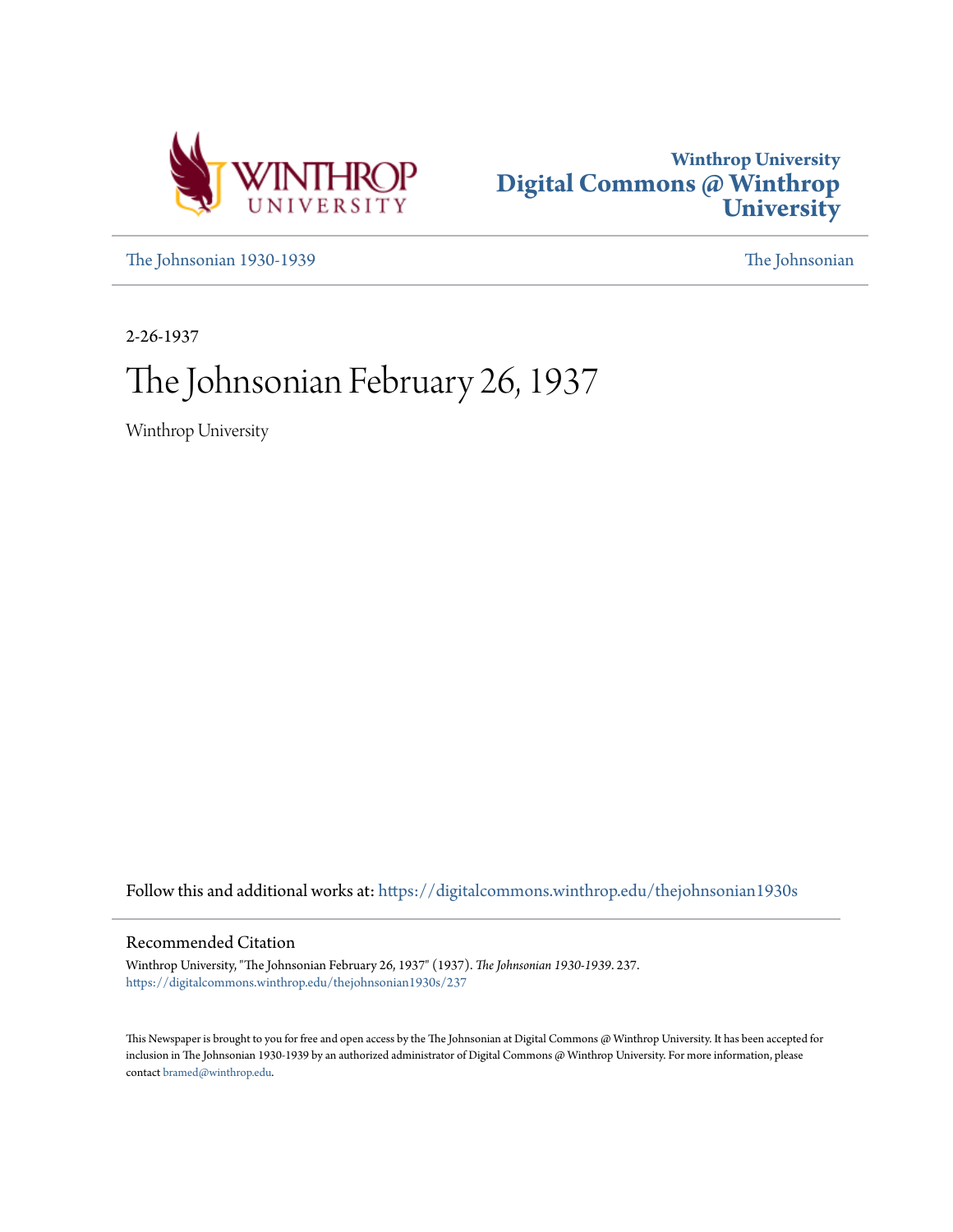2,100 Chreatation; Member<br>ber of Amociate Collegiate Press, N. S. P. A.,<br>and S. C. Press Amocia-

 $he:$ **Pasonian** 

aday in Election Day, Don't Fall to Cast Your Vote!

THE OFFICIAL PUBLICATION OF THE STUDENT BODY OF WINTHROP COLLEGE



**MATeRIals Entertained Street And Materials Contains are the State Research of Street And the match of the Street And Materials and Street And Materials and Street And Materials and Street And Materials and Street And Mat** 

Burta Sextet Sings Before<br>ed by State Legislature

Accepting the invitation of Lieu-<br>tenant-Governor J. E. Harley, the<br>College sextet sang yesterday in<br>Columbia before the South Carolina Columbia before the South Carolina<br>
Senate.<br>
Those going to Columbia were<br>
Senate.<br>
Haras Johnson, Elenory.<br>
Senate.<br>
Caughman, Dorothy Stroud, Kwy.<br>
Prainces Gomell, Virginia McKetth-<br>
Than, Mary Prainces Gomell, Virginia

key, and El

NORTHATIONS FOR 1821-36 President of Woodent Oc ment Association<br>Roberta Marsh<br>Brigga Andarson<br>Mary Etizabeth W<br>Treesa Driggara

President of the Y:<br>Seate Mac Baker<br>Mary O'Dell

teach in Minia C, Nation-Auditorium, is enter<br>in the following coupling in the Minia C, Nation-S, Minia C, where<br> $\eta$  Minia Van benefit the served form of order percept<br>points and accession by underspiring rather than the Joseph Blorwood, John Ple

Doors of the Athletic Association<br>carnival will be opened immediately align:<br>by after the movie Saturday night,<br>at the Peshody gymnasium. Booths,<br>contests, and foods will feature the carnival

Secondary Ed. Club<br>Bids 18 Juniors Sides 18 Jurisipes carriers, and foods will feature the<br>
loostering Contribute (one entropy of the line of the state of the line in<br>
Divisions to become members of cetter a number; the lucky number<br>
the Becomics production

**Recognition Sought for Bravery Under Hardship** 

FORCID IT and the Coin Countrillo United the process. The process of the control of the control of the section of the section of the section of the control of the control of the control of the control of the control of th

**DOUGERS ON CAPITOUS IVIOUS INTO CONTRES**<br>
Paula of case have the comparator and interest from the search from the search of the search of the search of the search of the search of the search of the search of the search o

**DEAN EATE G. HAR**<br>attanded the Nations



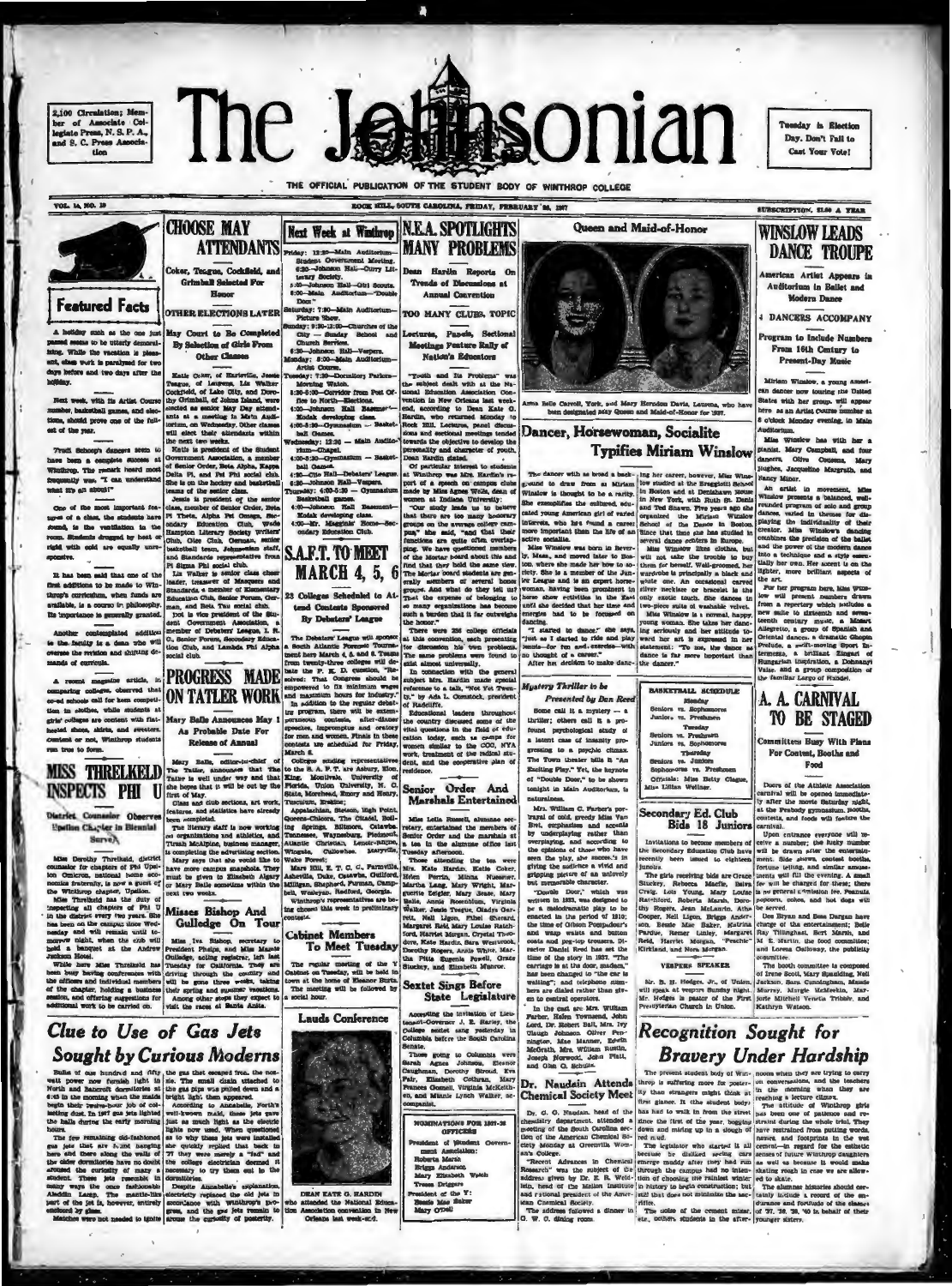| THE JOHNSONIAN<br>Imped Weekly During School Year Except Holiday Periods.                                                                                          |    |
|--------------------------------------------------------------------------------------------------------------------------------------------------------------------|----|
| During the Regular Session The Official Organ of the Student Body of<br>Winthrop College, The South Carolina College for Women<br>Advertising Rates on Application |    |
| Entered as second-class matter November 21, 1922, under the Act of<br>March 3, 1879, et the postoffice in Rock Hill, S. C.                                         | W  |
| Rated First Among the College Newspapers of the South Carolina College<br><b>Press Association</b>                                                                 | 耳耳 |

Henberg a Premi  $\mathbf{a}$ 

| <b>EDITORIAL STAFF</b>                                                                                      | 10a |
|-------------------------------------------------------------------------------------------------------------|-----|
| ANNIE ROSENBLUM .<br>Associate Editor only.<br>Associate Editor its d<br>VIRGINIA MCKEITHEN<br>MARY GALLMAN |     |

| <b>REPORTERA</b> |  |
|------------------|--|

| <b>FRIDAY, FEBPUARY 26, 182</b> |  |  |
|---------------------------------|--|--|
|                                 |  |  |

### **IT'S UP TO YOU!**

Tuesday the president of the student body will be chose for 1937-38.

for 1997-39.<br>For weeks you have been urged to observe your fellow-students. The nominating committee has selected carefully<br>the students whom they feel qualify for the position. You<br>have been given the opportunity to add t candidates

Now consider carefully—and widel<br>
We are not exagererating the importance of your vote in Press Baratelies:<br>
We are not exagererating the importance of your vote in Press consider somewhat of<br>
will regressed you among stu

## **WINTHROP MEALS**

WINTHROP MEALS<br>
"Male or female, college students are always eating, plan-<br>
Winen its statue of Muerre<br>
ning to, or wishing they were," according to an article in a<br>
in Math Building?<br>
recent magazine. And Winthrop grids

where we then 1,300 methods and amazingly small sum for meals<br>And more than 1,300 meals are concel at a time.<br>It's true that on occasion the meals may tend to over<br>work starch, for instance. It's true that the flavor can't vor can't be as

work starten, for instance. It's true that the flavor can't be as<br>partet as it is in separately prepared dishes. It's true that<br>tables don't get individual service.<br>But until more funds are available no great change can be

tions are

## CAN YOU CONCENTRATE?

CAN YOU CONCENTRATE? The case of the set of the adminison of new terms of the set of the set of the set of the set of the set of the set of the set of the set of the set of the set of the set of the set of the set of the

Parameterian. If you have, go on to the next; if not, re-regal but no upper<br>harmoon that the parameter, it will you have gotten the information of<br>the parameterion is the time information of the law in the state of the<br>st



**THE JOHNSONIAN** Personalities

**JUST LINES** 

**About The Gym** 

ere and then<br>carrying a u sk

eps:<br>
"In the name of the class of 32<br>
and with the permission of Dr. D.<br>
3. Johnson, J. Orsee Kinder, presi-<br>
lens of the class of 72, announce<br>
o all that these steps are hereby<br>
et quart for the use of the settlers<br>
et,

mity." How 'bout that?<br>
Iriah Jog was the p-coular<br>
step of the year 72, and clogs<br>
sleeged to "Old Zip Coon."<br>
dinnes announce that "Mother<br>
dinnes anounce that "Mother"<br>
Top Plukes Anouhe: Brood<br>
Topmost Branch of Tree"—

ry to the pe

.<br>
And you have no doubt noticed for counter of capital proximity capital<br>
proximity capital proximity of the presented to a Winkhrop volume<br>  $\mu$  with is presented to a Winkhrop volume of the same set of introductor<br>
gro

ust a codedience?<br>
We are also detected by the arms weight a minimized were there are a second broken arms within two<br>
"That there is a constrainty vertifying well closing theor "The Sovet" the system of Barm and Barm and 1. Who painted the porkrait of the contrast of the greater in the deterministic of the greater of the greater of the greater of the greater of the greater of the greater of the greater of the greater of the greater of the

(neare of the smallest maximal and<br>underlying increase the receivable corresponding the symbolic spin of the<br> $n\pi n^2$  distance of the receivable corresponding to the<br>symbolic corresponding the distance of the symbolic cor One Minute Interview Miss Hester Cullahan, assistant

What phase of your work ber<br>a the president's office do you en

What phase of your work here<br>in the peaksing of Rich de year end.<br>For useful can in the second and the second to the second the contract<br>has been second that the second section and the second section of the<br>second section

and join us there!<br>If results are satisfactory, inter-<br>mathematic of Harvard Dynamics at Augustans Collectrally's classroom lectures, be- D., sell mimosgraphed "repu<br>gun on Pelrassip 17, will construct the linear an they a

**Opportunities For English Majors** DR. PAUL MOWBRAT

## ing in<br>Hgh sch<br>Heriot

- 
- 1. Ame
- 
- h and it American powers<br>
2. Foreign countries<br>
2. College (after further preparal)<br>
accollege (after further preparal)<br>
1. Bommer campa<br>
3. Little Theatre groups<br>
3. Little Theatre groups<br>
1. Little Theatre groups<br>
1. Lit
- 
- 
- n. Lapis Treatre group<br>c. Junko Department<br>d. Social service group<br>satzing in research for<br>satzing in research for<br>b. Libraries<br>c. Corporations
- 
- 
- 
- 
- to for business firms
- 
- 
- **Writing**<br> **a. Correspondence i**<br> **b. Bilitoria**<br> **c. Pasture articles**<br> **d. Advertising copy**<br> **c. Scenarios**<br> **g. Creative material**<br> **g. Creative material**
- 
- 
- eading<br>A. As copy and proof reader for publishing houses and large<br>c. as radio announcer<br>c. As compation for invalids or children
- 
- 

nglish is the best of all college training for professional authorship.<br>A number of college-tenled unde and women of the Bouth have one distinction<br>from and values in recent parts: for Instance, Paul<br>Orove and vulk Poteic

This is just to is equal more that the prime of the state of the state of the time of the state of the state of the state of the state of the state of the state of the state of the state of the state of the state of the s € **FELIX** WAITRU ONCY UNNERSTY STUDEN **CAT WAY** 

**Canvassing Campuses** 

ore we have time to cong<br>omes through with a crack of The  $\overline{\mathbf{n}}$ 

But The Tirer does carry a few items of inter

The campus stores at Duke business of monetal:<br>
sighted controls and one in the following band out is a state of the<br>
store every year, at a coal that ranges from first to store, a<br>  $\Lambda$  recent survey shown that the most

en line and the same state of the same state of the same state of the same state of the same state of the same state of the same state of the same state of the same state of the same state of the same state of the same sta 's a sephomere co-ed at L. S. U. in the Callege of A<br>mation she p'ans to raise heef and dairy cattle on an<br>, with a wholessic horifoulture and florist business as There's a sep er grad

The one fre alar is net  $#B$ 

|  | You kissed and told   |  |  |
|--|-----------------------|--|--|
|  | But that's all right  |  |  |
|  | The guy you tald      |  |  |
|  | Called up last might. |  |  |

**15 80200 DR** ke it for wi at it's

before careful consideration:<br>
The case of the University of Utah germinested the "lifet-line integrating" case at the University of Utah germines in many of the college campuse throughout the country. During a halow<br>case

to call a strike on all dates.<br>These trend brought matters to a bead-science were<br>There were no two ways about it. Since the man were ungits ind to "kiss and make up."

an concritates:

 $\begin{array}{l} \mathbf{b} = \mathbf{b} \mathbf{b} \mathbf{c} + \mathbf{b} \mathbf{c} \mathbf{c} + \mathbf{b} \mathbf{c} \mathbf{c} \mathbf{c} + \mathbf{b} \mathbf{c} \mathbf{c} \mathbf{c} \mathbf{c} \mathbf{c} \mathbf{c} \mathbf{c} \mathbf{c} \mathbf{c} \mathbf{c} \mathbf{c} \mathbf{c} \mathbf{c} \mathbf{c} \mathbf{c} \mathbf{c} \mathbf{c} \mathbf{c} \mathbf{c} \mathbf{c} \mathbf{c} \mathbf{c} \mathbf{c$ 

It appears that all the South Carolina Community of the Internation of the Internation of the Southeast.<br>Our delegates are still raving about it, one of the Southeast.<br>Our delegates are still raving about it,<br>mary windows a to set of m

n \$1,000 worth of valuable lunbles were<br>on and Lee

ne of the Bleingy b<br>militiened to afform g at the Uni<br>symptom

nt the girl who was so<br>she thought Vat 69 was

in there have been must  $n$  and the  $\cdot$ 

like corks. Some will pop the question. Oul

Other colleges being as much perturbed over exams, and their after<br>tha, as Winthrop, it is not unusual to find posms such as this one<br>on The Appalachian:

| I taink that I shall never see      |
|-------------------------------------|
| A "D" as lovely as a "B":           |
| A "B" whose rounded form is pressed |
| Upon the records of the blessed.    |
| A "D" comes easily-and yet          |
| It has't easy to forget.            |
| "D's" are made by fools like me,    |
| But only the best can mase a "B."   |
|                                     |

 $\ddot{\cdot}$ ļ.

ppi Celle dam's simile for a bright ft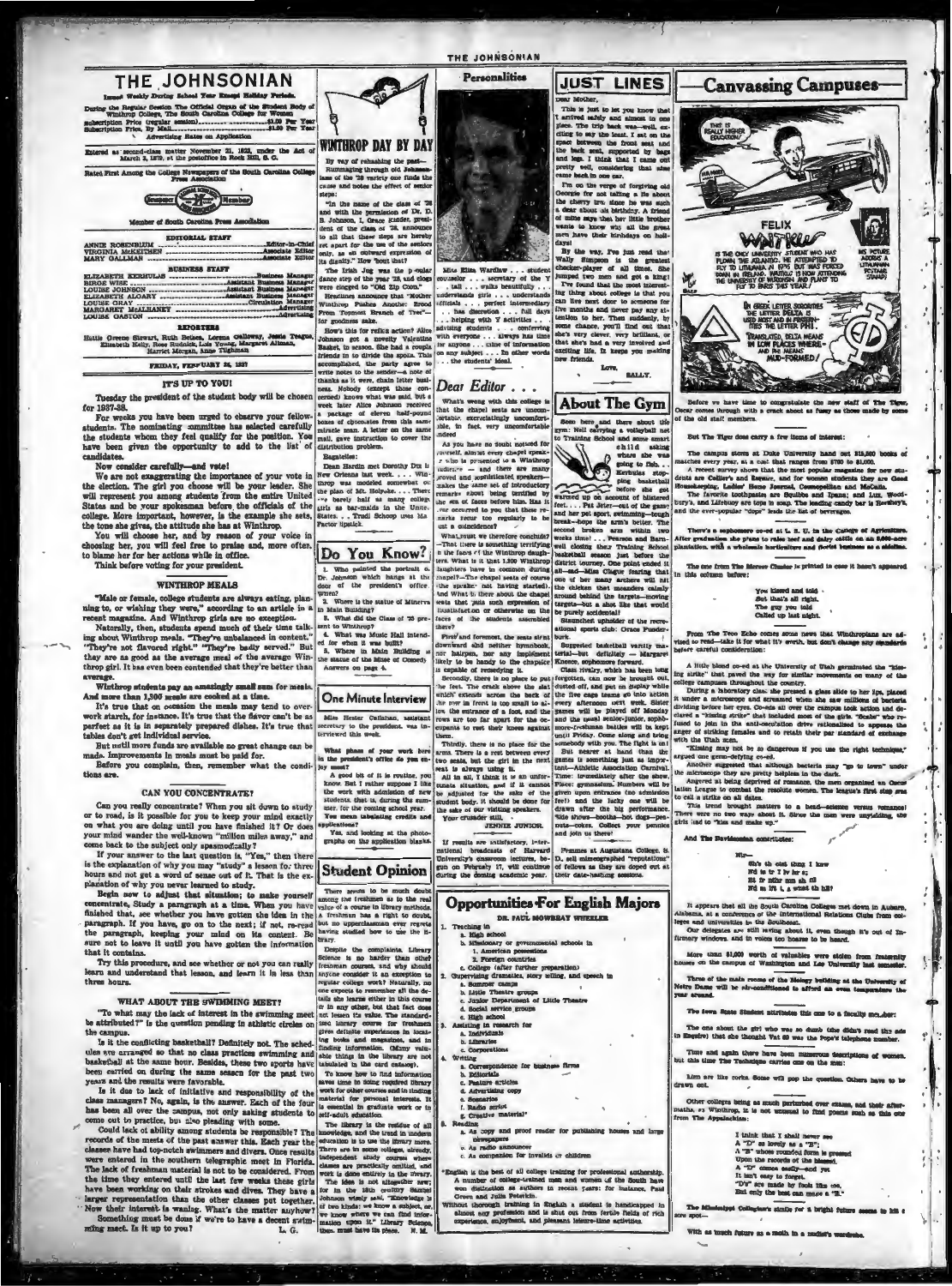